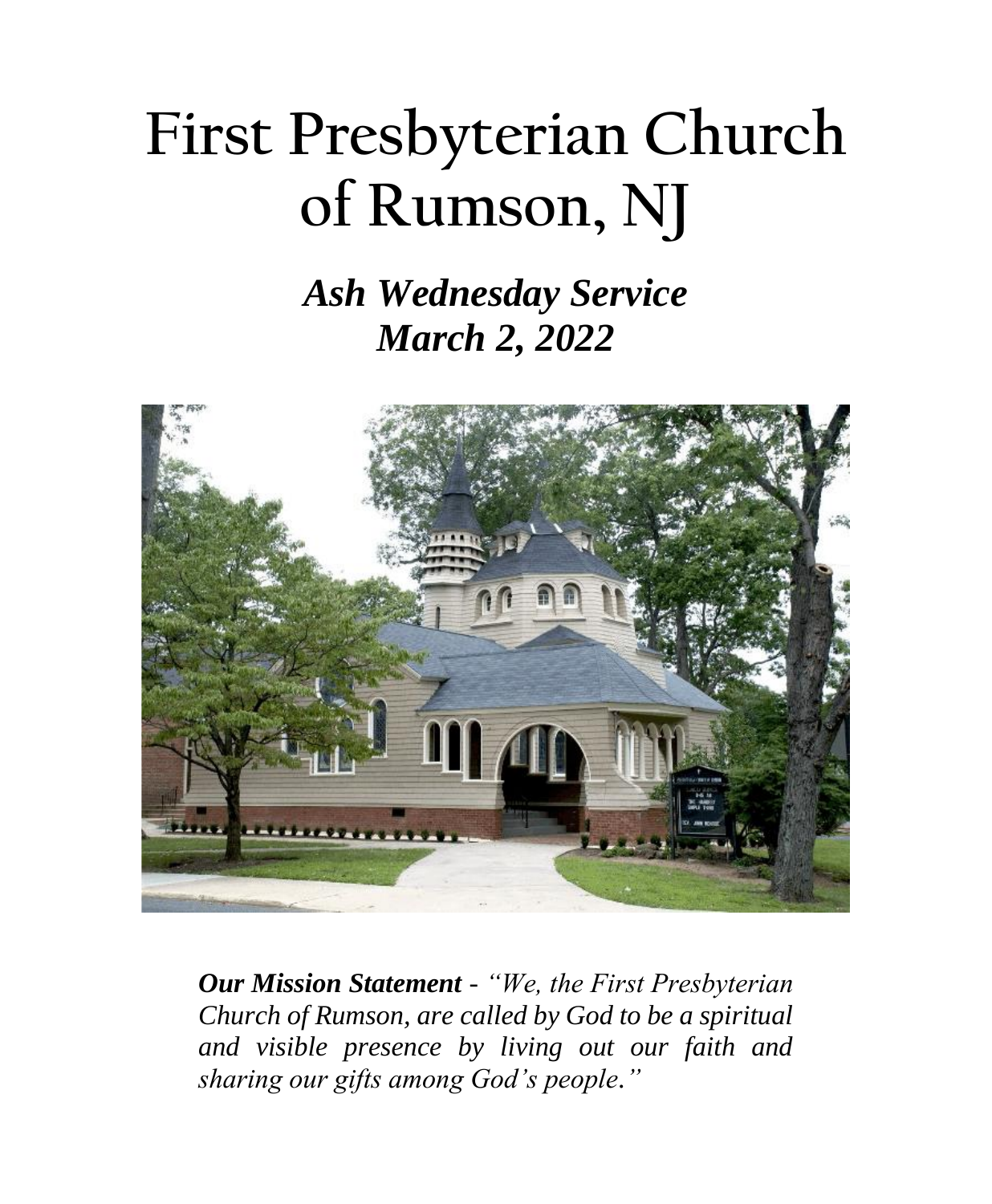## Ash Wednesday **March 2, 2022 : 7:30 P.M.**

**PRELUDE** *"What Wondrous Love is This"*................................................ Wonderous Love *~ Offered by Suzanne Parmly ~*

#### **CALL TO WORSHIP**

| Leader: | Create in me a clean heart, O God, and put a new and right spirit within me. |  |  |
|---------|------------------------------------------------------------------------------|--|--|
| People: | Do not cast me away from your presence,                                      |  |  |
|         | and do not take your holy spirit from me.                                    |  |  |
| Leader: | Restore to me the joy of your salvation and sustain in me a willing spirit.  |  |  |
| People: | O Lord, open my lips, and my mouth will declare your praise.                 |  |  |
| Leader: | For you have no delight in sacrifice; if I were to give a burnt offering,    |  |  |
|         | you would not be pleased.                                                    |  |  |
| People: | The sacrifice acceptable to God is a broken spirit;                          |  |  |
|         | a broken and contrite heart, O God, you will not despise.                    |  |  |

**HYMN #166** *"Lord, Who throughout These Forty Days"*.....................................St. Flavian *~ Led by Suzanne Parmly ~*

#### **CONFESSION**

| Leader:        | Rend your hearts and not your garments; return to your God.                |  |  |
|----------------|----------------------------------------------------------------------------|--|--|
| <b>People:</b> | For God is merciful and gracious, slow to anger,                           |  |  |
|                | and abounding in steadfast love.                                           |  |  |
| Leader:        | Let us ask God to break forth light into the dark places of our hearts and |  |  |
|                | confront us with hidden and secret sins, all that we keep in the dark.     |  |  |
| <b>People:</b> | O God, open our hearts.                                                    |  |  |
| Leader:        | Our preoccupation with ourselves,                                          |  |  |
| <b>People:</b> | O God, open our hearts.                                                    |  |  |
| Leader:        | Our lustful imaginations, our secret ambitions,                            |  |  |
| <b>People:</b> | O God, open our hearts.                                                    |  |  |
| Leader:        | The buried grudge, the half-acknowledged enmity,                           |  |  |
| <b>People:</b> | O God, open our hearts.                                                    |  |  |
| Leader:        | The bitterness of some past loss not yet offered to you,                   |  |  |
| People:        | O God, open our hearts.                                                    |  |  |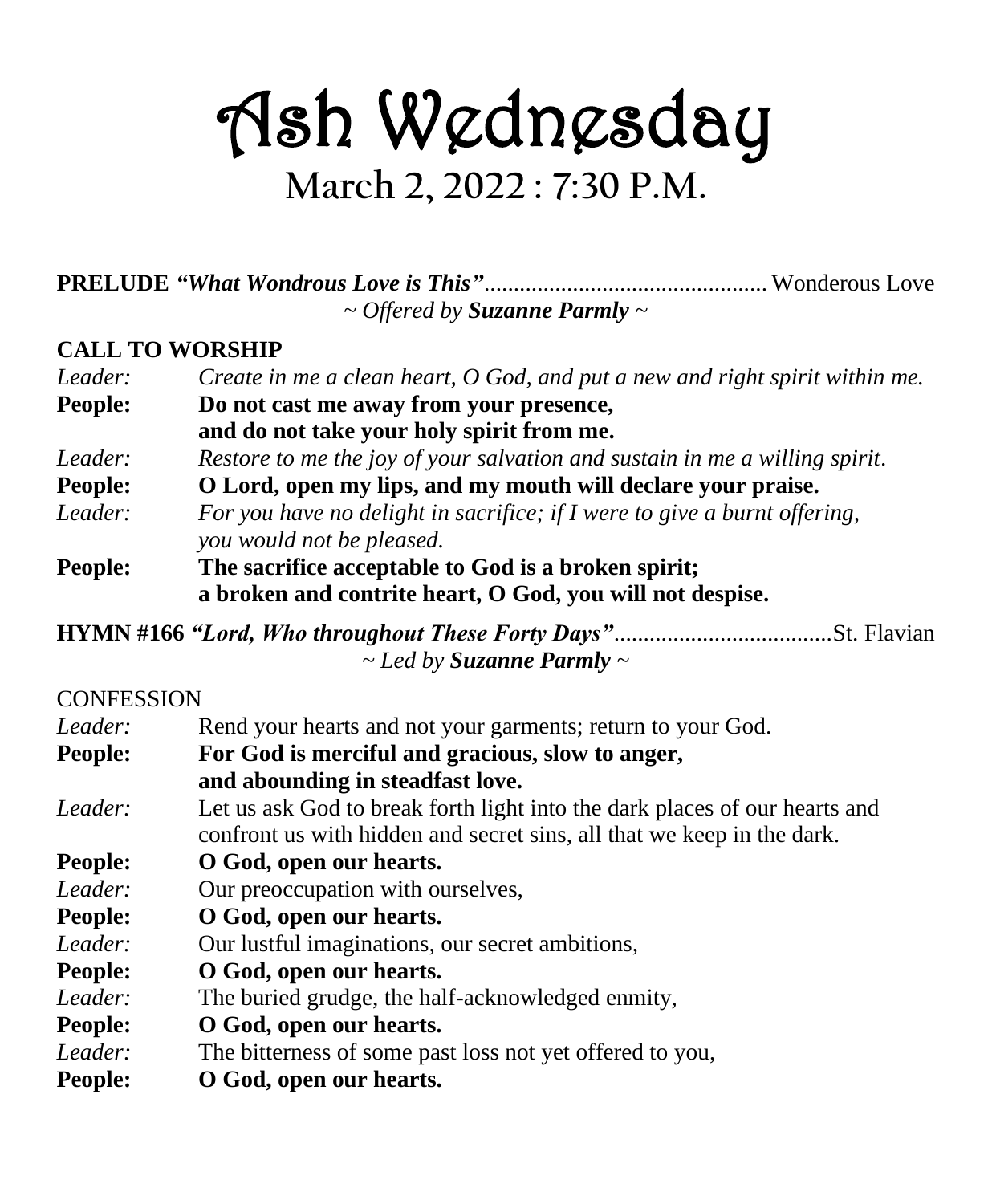| Leader:<br>People:<br>Leader:<br>People:<br>Leader:<br>People: | The private comforts to which we cling,<br>O God, open our hearts.<br>The fear of failure which saps our initiative,<br>O God, open our hearts.<br>The pessimism that is an insult to your will and power,<br>O God, open our hearts. Here and now, O Holy One, we bring our secret<br>sins to you, we lie open in your sight. Let your piercing light be also our<br>healing, for the sake of Jesus Christ, who taught us and brought us your<br>forgiveness. Amen. |                                |  |
|----------------------------------------------------------------|----------------------------------------------------------------------------------------------------------------------------------------------------------------------------------------------------------------------------------------------------------------------------------------------------------------------------------------------------------------------------------------------------------------------------------------------------------------------|--------------------------------|--|
|                                                                |                                                                                                                                                                                                                                                                                                                                                                                                                                                                      | Matthew 6:1-6,16-20 (pg. 6 NT) |  |
|                                                                |                                                                                                                                                                                                                                                                                                                                                                                                                                                                      |                                |  |
|                                                                |                                                                                                                                                                                                                                                                                                                                                                                                                                                                      |                                |  |
| <b>THE ASHES</b><br>our life<br>Dry.<br>Lifeless.              | Ash Wednesday invites us to come back to earth.<br>To wonder at the gift of life, my life,<br>with the earth, the shared body of our existence.<br>These ashes were once trees and shrubs,<br>and places where life was lived to its fullest.<br>Once they were full of life.<br>Now they are black and grey.                                                                                                                                                        |                                |  |
|                                                                | But mixed with the oil and water of our baptism make good fertilizer:<br>it helps the seeds of the gospel take deeper root in us                                                                                                                                                                                                                                                                                                                                     |                                |  |

and bring forth the fruits, the harvest of justice, peace, and generosity.

These are ashes worth wearing. May we accept this gift and be blessed.

And be assured we will be different at the end of this season.

For from the burnt ashes will spring the green shoot of life

and the purple flower of attentiveness to God.